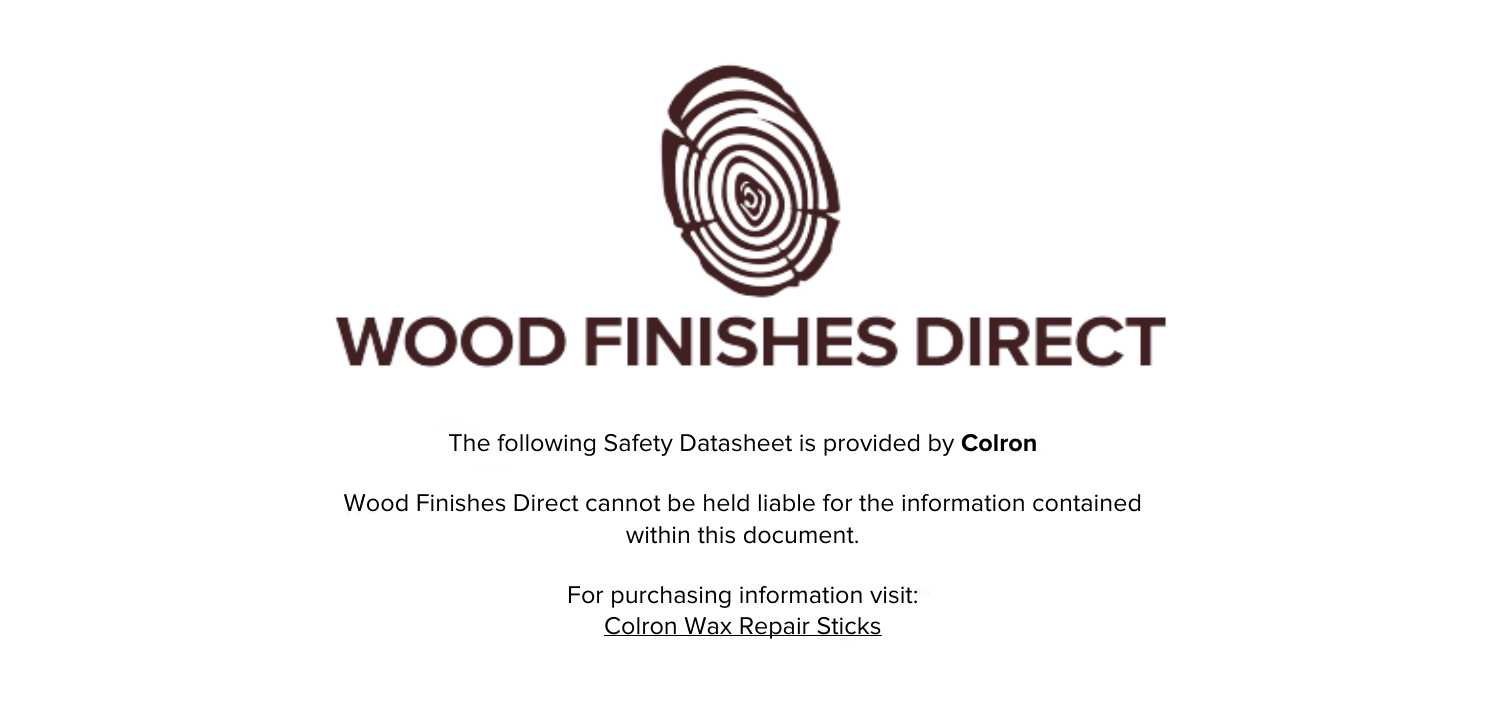### RON023203-01

# **SAFETY DATA SHEET**

|                                                                                                                     |                                     | SECTION 1: Identification of the substance/mixture and of the company/undertaking                                   |  |
|---------------------------------------------------------------------------------------------------------------------|-------------------------------------|---------------------------------------------------------------------------------------------------------------------|--|
| 1.1 Product identifier                                                                                              |                                     |                                                                                                                     |  |
| <b>Product name</b>                                                                                                 | : COLRON WAX REPAIR STICKS          |                                                                                                                     |  |
| <b>Product code</b>                                                                                                 | : RON023203-01                      |                                                                                                                     |  |
| <b>Product description</b>                                                                                          | : Not available.                    |                                                                                                                     |  |
| Other means of<br>identification                                                                                    | : Not available.                    |                                                                                                                     |  |
|                                                                                                                     |                                     | 1.2 Relevant identified uses of the substance or mixture and uses advised against                                   |  |
| <b>Material uses</b>                                                                                                | : Paint or paint related material.  |                                                                                                                     |  |
| 1.3 Details of the supplier of the safety data<br>sheet                                                             |                                     | <b>National contact</b>                                                                                             |  |
| <b>Sherwin Williams Diversified Brands Limited</b><br><b>Thorncliffe Park</b><br>Chapeltown<br>Sheffield<br>S35 2YP |                                     | <b>Sherwin Williams Diversified Brands Limited</b><br><b>Thorncliffe Park</b><br>Chapeltown<br>Sheffield<br>S35 2YP |  |
| e-mail address of person<br>responsible for this SDS                                                                | : sds@ronseal.co.uk                 |                                                                                                                     |  |
| 1.4 Emergency telephone number                                                                                      |                                     |                                                                                                                     |  |
| <b>National advisory body/Poison Centre</b>                                                                         |                                     |                                                                                                                     |  |
| Telephone number                                                                                                    |                                     | : 111 (general public) and 0344 892 111 (Medical professional (NHS) only)                                           |  |
| <b>Supplier</b>                                                                                                     |                                     |                                                                                                                     |  |
| <b>Telephone number</b>                                                                                             | $: +44(0)1142467171(08:30 - 17:00)$ |                                                                                                                     |  |

### **SECTION 2: Hazards identification**

### 2.1 Classification of the substance or mixture

**Product definition** : Mixture

Classification according to Regulation (EC) No. 1272/2008 [CLP/GHS]

The product is not classified as hazardous according to Regulation (EC) 1272/2008 as amended.

See Section 16 for the full text of the H statements declared above.

See Section 11 for more detailed information on health effects and symptoms.

### 2.2 Label elements

| <b>Signal word</b>              | : No signal word.                                                                                                                |
|---------------------------------|----------------------------------------------------------------------------------------------------------------------------------|
| <b>Hazard statements</b>        | : No known significant effects or critical hazards.                                                                              |
| <b>Precautionary statements</b> |                                                                                                                                  |
| General                         | : Read label before use. Keep out of reach of children. If medical advice is needed,<br>have product container or label at hand. |
| <b>Prevention</b>               | : Not applicable.                                                                                                                |
| Response                        | : Not applicable.                                                                                                                |
| <b>Storage</b>                  | : Not applicable.                                                                                                                |
| <b>Disposal</b>                 | : Not applicable.                                                                                                                |
| Date of issue/Date of revision  | 1/1<br>$: 01.$ Aug. 2016.<br>No previous validation. Version : 1<br>Date of previous issue                                       |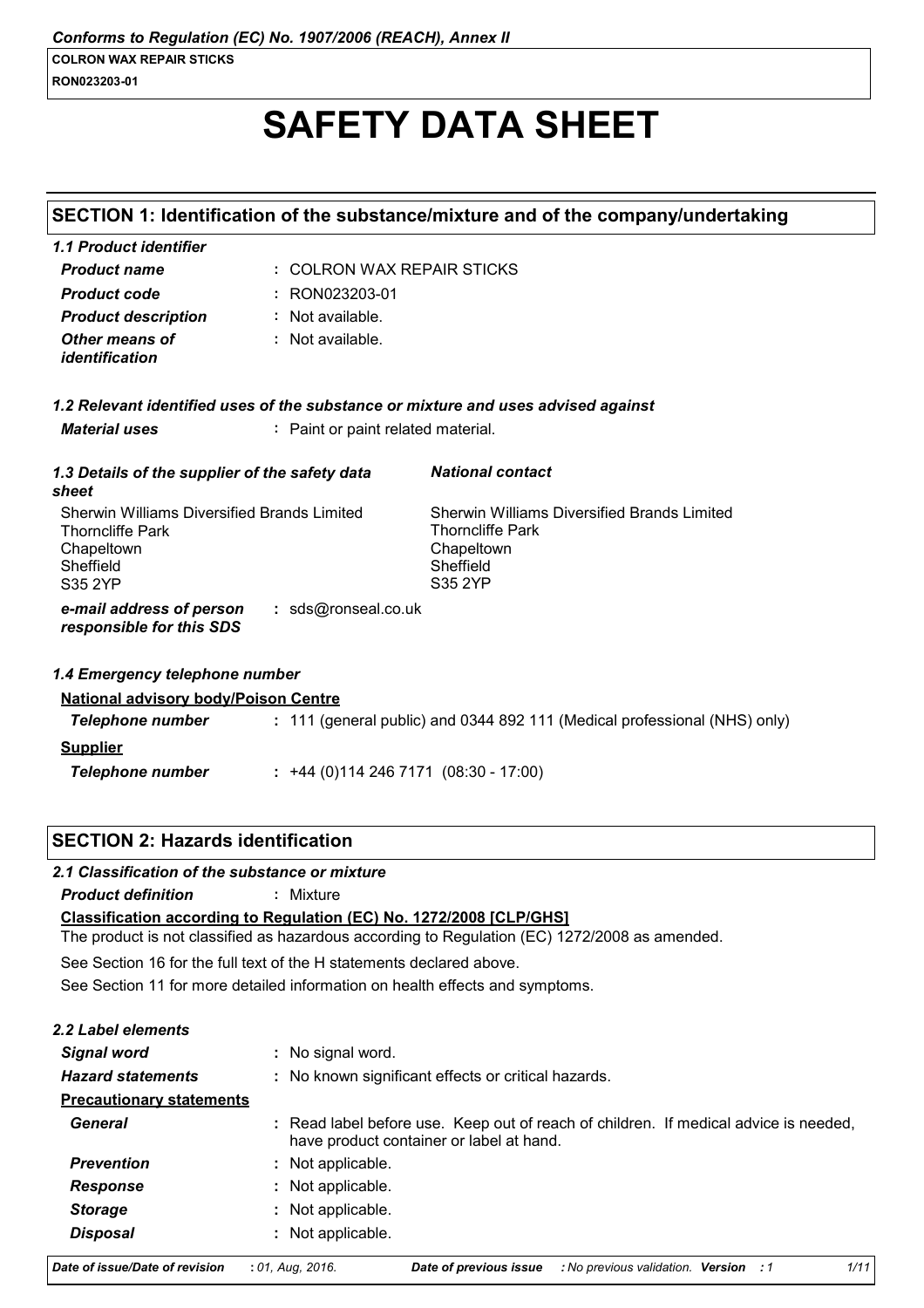### **SECTION 2: Hazards identification**

| <b>Supplemental label</b><br>elements                                                                                                                    | : Not applicable. |
|----------------------------------------------------------------------------------------------------------------------------------------------------------|-------------------|
| <b>Annex XVII - Restrictions</b><br>on the manufacture.<br>placing on the market and<br>use of certain dangerous<br>substances, mixtures and<br>articles | : Not applicable. |
| <u>Special packaging requirements</u>                                                                                                                    |                   |
| <b>Containers to be fitted</b><br>with child-resistant<br>fastenings                                                                                     | : Not applicable. |

Tactile warning of danger : Not applicable.

### 2.3 Other hazards

: None known. Other hazards which do not result in classification

### **SECTION 3: Composition/information on ingredients**

### 3.2 Mixture

| <b>Product/ingredient</b><br>name | <b>Identifiers</b>                                              | $\frac{0}{0}$ | <b>Classification</b><br>Regulation (EC) No. 1272/2008 [CLP] | <b>Type</b> |
|-----------------------------------|-----------------------------------------------------------------|---------------|--------------------------------------------------------------|-------------|
| Paraffin Wax                      | REACH #:<br>01-2119488076-30<br>EC: 232-315-6<br>CAS: 8002-74-2 | $≥50 - ≤75$   | Not classified.                                              | $[2]$       |

There are no additional ingredients present which, within the current knowledge of the supplier and in the concentrations applicable, are classified as hazardous to health or the environment, are PBTs or vPvBs or have been assigned a workplace exposure limit and hence require reporting in this section.

### **Type**

[1] Substance classified with a health or environmental hazard

[2] Substance with a workplace exposure limit

[3] Substance meets the criteria for PBT according to Regulation (EC) No. 1907/2006, Annex XIII

[4] Substance meets the criteria for vPvB according to Regulation (EC) No. 1907/2006, Annex XIII

[5] Substance of equivalent concern

Occupational exposure limits, if available, are listed in Section 8.

# **SECTION 4: First aid measures** 4.1 Description of first aid measures

| General                           | : In all cases of doubt, or when symptoms persist, seek medical attention. Never give<br>anything by mouth to an unconscious person. If unconscious, place in recovery<br>position and seek medical advice. |
|-----------------------------------|-------------------------------------------------------------------------------------------------------------------------------------------------------------------------------------------------------------|
| Eye contact                       | : Remove contact lenses, irrigate copiously with clean, fresh water, holding the<br>eyelids apart for at least 10 minutes and seek immediate medical advice.                                                |
| <i><b>Inhalation</b></i>          | : Remove to fresh air. Keep person warm and at rest. If not breathing, if breathing is<br>irregular or if respiratory arrest occurs, provide artificial respiration or oxygen by<br>trained personnel.      |
| <b>Skin contact</b>               | : Remove contaminated clothing and shoes. Wash skin thoroughly with soap and<br>water or use recognised skin cleanser. Do NOT use solvents or thinners.                                                     |
| Ingestion                         | : If swallowed, seek medical advice immediately and show the container or label.<br>Keep person warm and at rest. Do NOT induce vomiting.                                                                   |
| <b>Protection of first-aiders</b> | : No action shall be taken involving any personal risk or without suitable training.                                                                                                                        |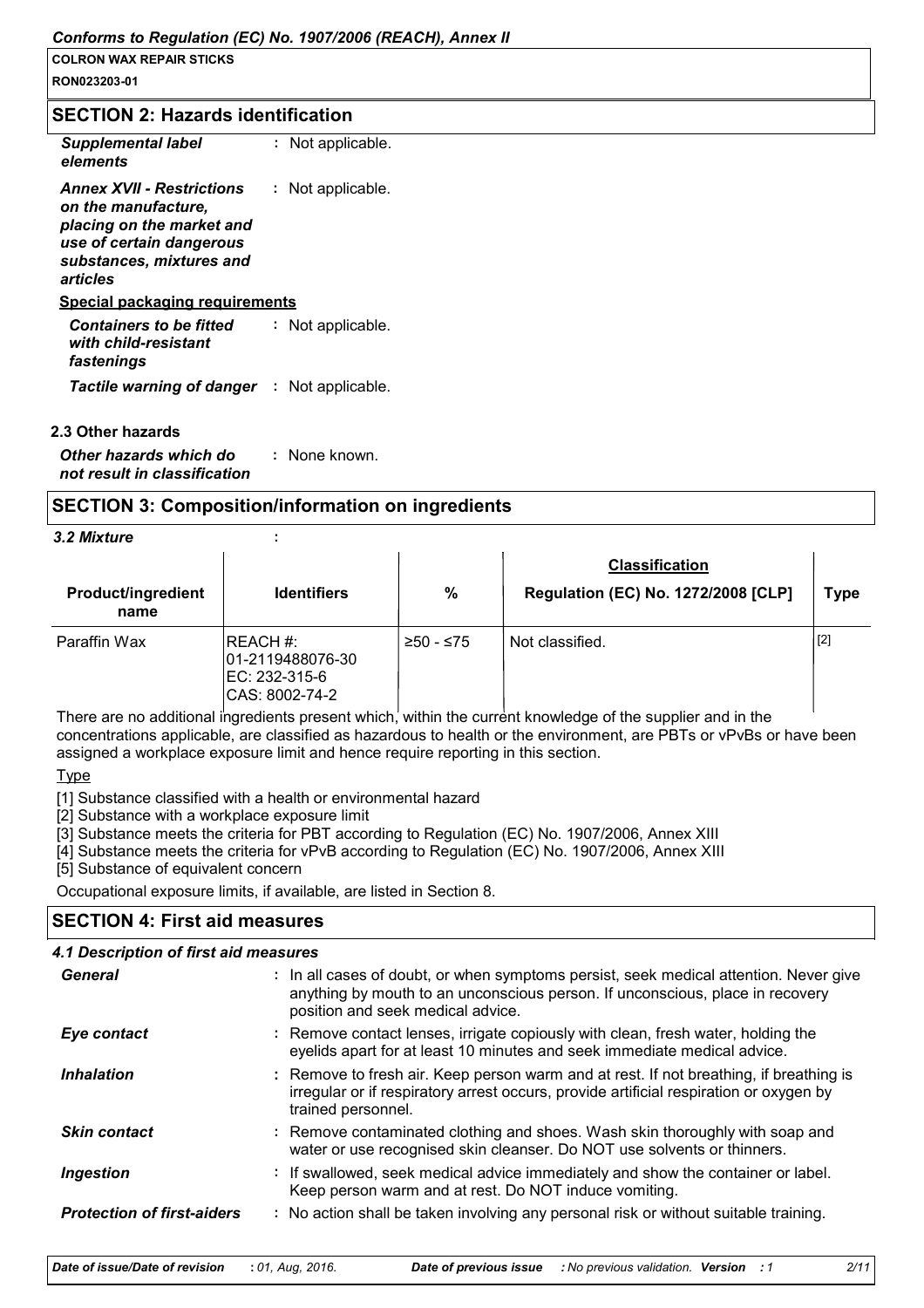### Conforms to Regulation (EC) No. 1907/2006 (REACH), Annex II

### **COLRON WAX REPAIR STICKS**

RON023203-01

### **SECTION 4: First aid measures**

### 4.2 Most important symptoms and effects, both acute and delayed

There are no data available on the mixture itself. The mixture has been assessed following the conventional method of the CLP Regulation (EC) No 1272/2008 and is classified for toxicological properties accordingly. See Sections 2 and 3 for details.

Exposure to component solvent vapour concentrations in excess of the stated occupational exposure limit may result in adverse health effects such as mucous membrane and respiratory system irritation and adverse effects on the kidneys, liver and central nervous system. Symptoms and signs include headache, dizziness, fatigue, muscular weakness, drowsiness and, in extreme cases, loss of consciousness.

Solvents may cause some of the above effects by absorption through the skin. Repeated or prolonged contact with the mixture may cause removal of natural fat from the skin, resulting in non-allergic contact dermatitis and absorption through the skin.

If splashed in the eyes, the liquid may cause irritation and reversible damage.

This takes into account, where known, delayed and immediate effects and also chronic effects of components from short-term and long-term exposure by oral, inhalation and dermal routes of exposure and eye contact.

### 4.3 Indication of any immediate medical attention and special treatment needed

| <b>Notes to physician</b>  | : Treat symptomatically. Contact poison treatment specialist immediately if large<br>quantities have been ingested or inhaled. |
|----------------------------|--------------------------------------------------------------------------------------------------------------------------------|
| <b>Specific treatments</b> | : No specific treatment.                                                                                                       |

See toxicological information (Section 11)

| <b>SECTION 5: Firefighting measures</b>                           |                                                                                                                              |  |  |  |
|-------------------------------------------------------------------|------------------------------------------------------------------------------------------------------------------------------|--|--|--|
| 5.1 Extinguishing media<br><b>Suitable extinguishing</b><br>media | : Recommended: alcohol-resistant foam, carbon dioxide, powders.                                                              |  |  |  |
| Unsuitable extinguishing<br>media                                 | : Do not use water jet.                                                                                                      |  |  |  |
|                                                                   | 5.2 Special hazards arising from the substance or mixture                                                                    |  |  |  |
| <b>Hazards from the</b><br>substance or mixture                   | : Fire will produce dense black smoke. Exposure to decomposition products may<br>cause a health hazard.                      |  |  |  |
| <b>Hazardous thermal</b><br>decomposition products                | : Decomposition products may include the following materials: carbon monoxide,<br>carbon dioxide, smoke, oxides of nitrogen. |  |  |  |
| 5.3 Advice for firefighters                                       |                                                                                                                              |  |  |  |
| <b>Special protective actions</b><br>for fire-fighters            | : Cool closed containers exposed to fire with water. Do not release runoff from fire to<br>drains or watercourses.           |  |  |  |
| <b>Special protective</b><br>equipment for fire-fighters          | : Fire-fighters should wear positive pressure self-contained breathing apparatus<br>(SCBA) and full turnout gear.            |  |  |  |
| <b>SECTION 6: Accidental release measures</b>                     |                                                                                                                              |  |  |  |

Due to the organic solvents content of the mixture:

### 6.1 Personal precautions, protective equipment and emergency procedures

| For non-emergency<br>personnel | : Exclude sources of ignition and ventilate the area. Avoid breathing vapour or mist.<br>Refer to protective measures listed in sections 7 and 8.                                                                                                                              |
|--------------------------------|--------------------------------------------------------------------------------------------------------------------------------------------------------------------------------------------------------------------------------------------------------------------------------|
| For emergency responders       | Keep unnecessary and unprotected personnel from entering.<br>: If specialised clothing is required to deal with the spillage, take note of any<br>information in Section 8 on suitable and unsuitable materials. See also the<br>information in "For non-emergency personnel". |

| Date of issue/Date of revision : 01, Aug, 2016. |  | <b>Date of previous issue</b> : No previous validation. Version : 1 |  |  |  |  |
|-------------------------------------------------|--|---------------------------------------------------------------------|--|--|--|--|
|-------------------------------------------------|--|---------------------------------------------------------------------|--|--|--|--|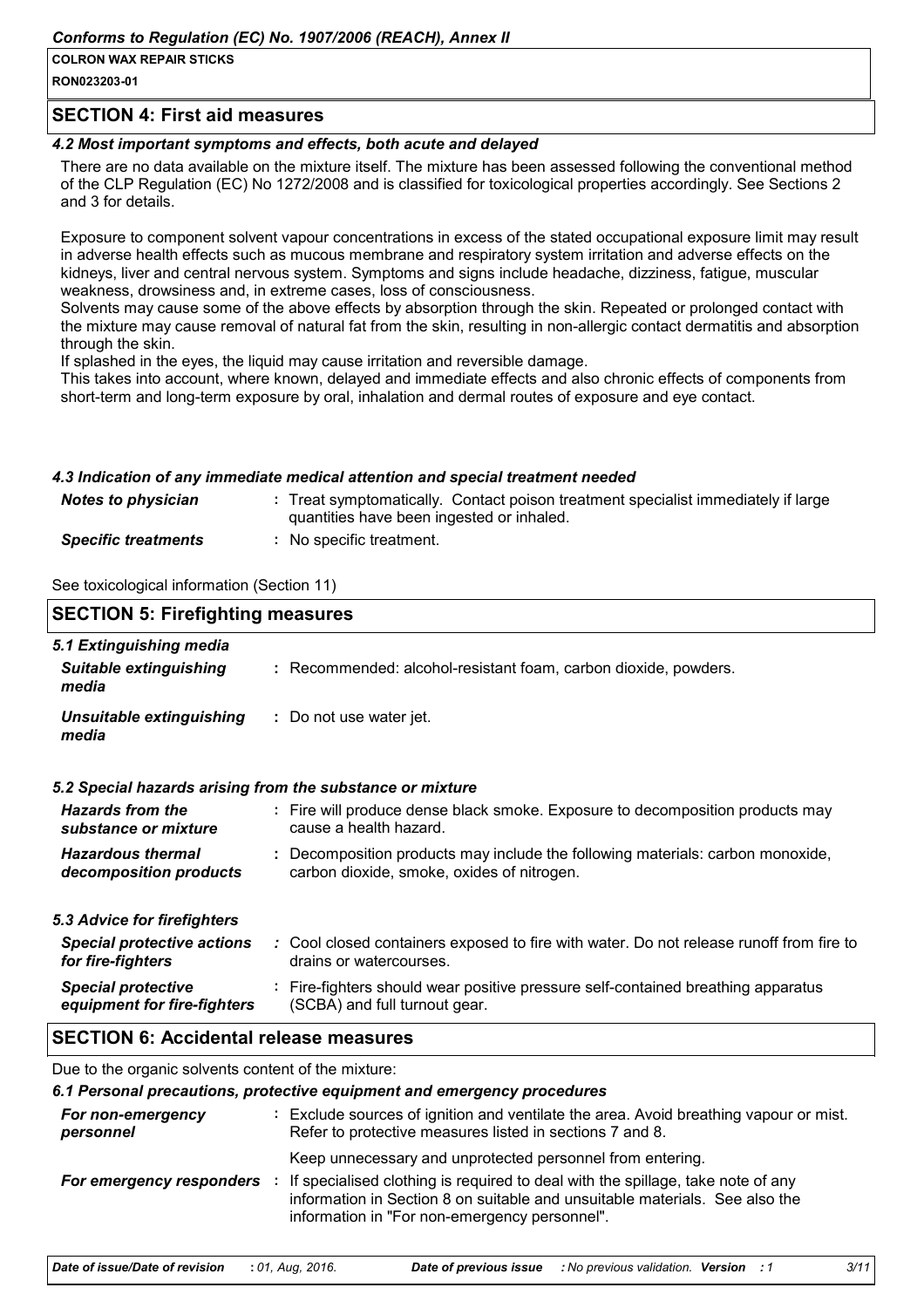### **SECTION 6: Accidental release measures**

| 6.2 Environmental<br>precautions                               | : Do not allow to enter drains or watercourses. If the product contaminates lakes,<br>rivers, or sewers, inform the appropriate authorities in accordance with local<br>regulations.                                                                                               |
|----------------------------------------------------------------|------------------------------------------------------------------------------------------------------------------------------------------------------------------------------------------------------------------------------------------------------------------------------------|
| 6.3 Methods and material<br>for containment and<br>cleaning up | : Contain and collect spillage with non-combustible, absorbent material e.g. sand,<br>earth, vermiculite or diatomaceous earth and place in container for disposal<br>according to local regulations (see Section 13). Preferably clean with a detergent.<br>Avoid using solvents. |
| 6.4 Reference to other<br><b>sections</b>                      | : See Section 1 for emergency contact information.<br>See Section 8 for information on appropriate personal protective equipment.<br>See Section 13 for additional waste treatment information.                                                                                    |

# **SECTION 7: Handling and storage**

The information in this section contains generic advice and guidance. The list of Identified Uses in Section 1 should be consulted for any available use-specific information provided in the Exposure Scenario(s).

| <b>7.1 Precautions for safe</b><br>handling                            | : Due to the organic solvents content of the mixture:                                                                                                                                                                                                                                                                                                                                                                                                                                                                                                                                                                                                                                                                                                                                                                                                                                                                                                                                                                                                                                                                                                                                                                    |
|------------------------------------------------------------------------|--------------------------------------------------------------------------------------------------------------------------------------------------------------------------------------------------------------------------------------------------------------------------------------------------------------------------------------------------------------------------------------------------------------------------------------------------------------------------------------------------------------------------------------------------------------------------------------------------------------------------------------------------------------------------------------------------------------------------------------------------------------------------------------------------------------------------------------------------------------------------------------------------------------------------------------------------------------------------------------------------------------------------------------------------------------------------------------------------------------------------------------------------------------------------------------------------------------------------|
|                                                                        | Prevent the creation of flammable or explosive concentrations of vapours in air and<br>avoid vapour concentrations higher than the occupational exposure limits.<br>In addition, the product should only be used in areas from which all naked lights and<br>other sources of ignition have been excluded. Electrical equipment should be<br>protected to the appropriate standard.<br>Keep away from heat, sparks and flame. No sparking tools should be used.<br>Avoid contact with skin and eyes. Avoid the inhalation of dust, particulates, spray or<br>mist arising from the application of this mixture. Avoid inhalation of dust from<br>sanding.<br>Eating, drinking and smoking should be prohibited in areas where this material is<br>handled, stored and processed.<br>Put on appropriate personal protective equipment (see Section 8).<br>Never use pressure to empty. Container is not a pressure vessel.<br>Always keep in containers made from the same material as the original one.<br>Comply with the health and safety at work laws.<br>Information on fire and explosion protection<br>Vapours are heavier than air and may spread along floors. Vapours may form<br>explosive mixtures with air. |
| 7.2 Conditions for safe<br>storage, including any<br>incompatibilities | : Store in accordance with local regulations.<br>Notes on joint storage<br>Keep away from: oxidising agents, strong alkalis, strong acids.<br>Additional information on storage conditions<br>Observe label precautions. Store in a dry, cool and well-ventilated area. Keep away<br>from heat and direct sunlight.<br>Keep container tightly closed.<br>Keep away from sources of ignition. No smoking. Prevent unauthorised access.<br>Containers that have been opened must be carefully resealed and kept upright to<br>prevent leakage.<br>Contaminated absorbent material may pose the same hazard as the spilt product.                                                                                                                                                                                                                                                                                                                                                                                                                                                                                                                                                                                           |
| 7.3 Specific end use(s)<br><b>Recommendations</b>                      | : Not available.                                                                                                                                                                                                                                                                                                                                                                                                                                                                                                                                                                                                                                                                                                                                                                                                                                                                                                                                                                                                                                                                                                                                                                                                         |
| <b>Industrial sector specific</b>                                      | : Not available.                                                                                                                                                                                                                                                                                                                                                                                                                                                                                                                                                                                                                                                                                                                                                                                                                                                                                                                                                                                                                                                                                                                                                                                                         |
| solutions                                                              |                                                                                                                                                                                                                                                                                                                                                                                                                                                                                                                                                                                                                                                                                                                                                                                                                                                                                                                                                                                                                                                                                                                                                                                                                          |

Good housekeeping standards, regular safe removal of waste materials and regular maintenance of spray booth filters will minimise the risks of spontaneous combustion and other fire hazards.

Before use of this material please refer to the Exposure Scenario(s) if attached for the specific end use, control measures and additional PPE considerations.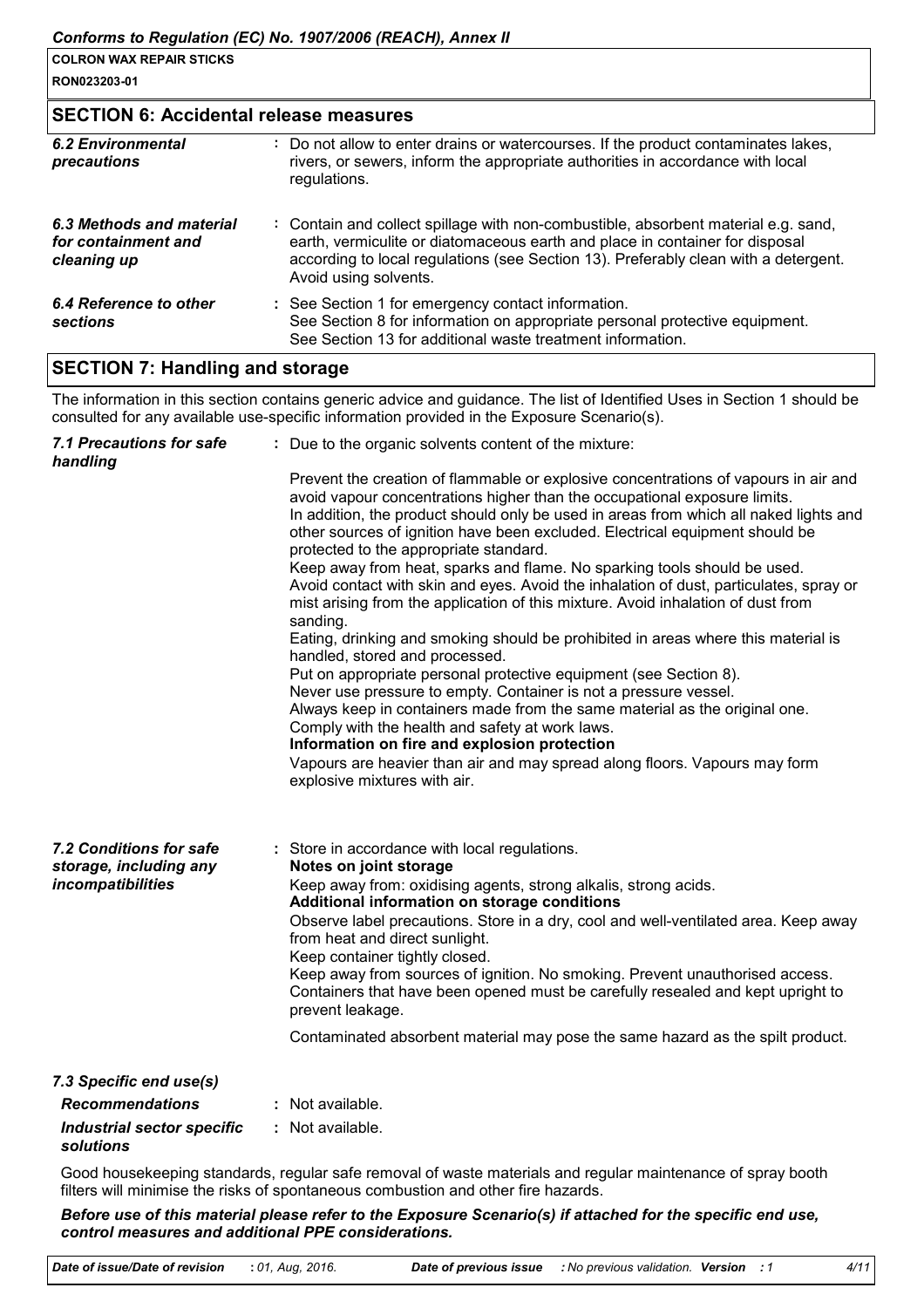RON023203-01

Г

### **SECTION 8: Exposure controls/personal protection**

The information in this section contains generic advice and guidance. The list of Identified Uses in Section 1 should be consulted for any available use-specific information provided in the Exposure Scenario(s).

### 8.1 Control parameters

### **Occupational exposure limits**

| Product/ingredient name                     |  |                                                                                                                                                                                                                                                                                                                                                                                                                                                                                                                                                                                                                                                                                                                                                                                                                                                                                                                                                                                                                                    | <b>Exposure limit values</b>                                                                                                                                                                                                                                                                                                                                                                      |
|---------------------------------------------|--|------------------------------------------------------------------------------------------------------------------------------------------------------------------------------------------------------------------------------------------------------------------------------------------------------------------------------------------------------------------------------------------------------------------------------------------------------------------------------------------------------------------------------------------------------------------------------------------------------------------------------------------------------------------------------------------------------------------------------------------------------------------------------------------------------------------------------------------------------------------------------------------------------------------------------------------------------------------------------------------------------------------------------------|---------------------------------------------------------------------------------------------------------------------------------------------------------------------------------------------------------------------------------------------------------------------------------------------------------------------------------------------------------------------------------------------------|
| Paraffin Wax                                |  |                                                                                                                                                                                                                                                                                                                                                                                                                                                                                                                                                                                                                                                                                                                                                                                                                                                                                                                                                                                                                                    | EH40/2005 WELs (United Kingdom (UK), 12/2011).<br>STEL: 6 mg/m <sup>3</sup> 15 minutes. Form: Fume<br>TWA: 2 mg/m <sup>3</sup> 8 hours. Form: Fume                                                                                                                                                                                                                                                |
| <b>Recommended monitoring</b><br>procedures |  | : If this product contains ingredients with exposure limits, personal, workplace<br>atmosphere or biological monitoring may be required to determine the effectiveness<br>of the ventilation or other control measures and/or the necessity to use respiratory<br>protective equipment. Reference should be made to monitoring standards, such as<br>the following: European Standard EN 689 (Workplace atmospheres - Guidance for<br>the assessment of exposure by inhalation to chemical agents for comparison with<br>limit values and measurement strategy) European Standard EN 14042 (Workplace<br>atmospheres - Guide for the application and use of procedures for the assessment<br>of exposure to chemical and biological agents) European Standard EN 482<br>(Workplace atmospheres - General requirements for the performance of procedures<br>for the measurement of chemical agents) Reference to national guidance<br>documents for methods for the determination of hazardous substances will also be<br>required. |                                                                                                                                                                                                                                                                                                                                                                                                   |
| <b>DNELs/DMELs</b>                          |  |                                                                                                                                                                                                                                                                                                                                                                                                                                                                                                                                                                                                                                                                                                                                                                                                                                                                                                                                                                                                                                    |                                                                                                                                                                                                                                                                                                                                                                                                   |
| No DNELs/DMELs available.                   |  |                                                                                                                                                                                                                                                                                                                                                                                                                                                                                                                                                                                                                                                                                                                                                                                                                                                                                                                                                                                                                                    |                                                                                                                                                                                                                                                                                                                                                                                                   |
| <b>PNECs</b>                                |  |                                                                                                                                                                                                                                                                                                                                                                                                                                                                                                                                                                                                                                                                                                                                                                                                                                                                                                                                                                                                                                    |                                                                                                                                                                                                                                                                                                                                                                                                   |
| No PNECs available                          |  |                                                                                                                                                                                                                                                                                                                                                                                                                                                                                                                                                                                                                                                                                                                                                                                                                                                                                                                                                                                                                                    |                                                                                                                                                                                                                                                                                                                                                                                                   |
| 8.2 Exposure controls                       |  |                                                                                                                                                                                                                                                                                                                                                                                                                                                                                                                                                                                                                                                                                                                                                                                                                                                                                                                                                                                                                                    |                                                                                                                                                                                                                                                                                                                                                                                                   |
| Not available.                              |  |                                                                                                                                                                                                                                                                                                                                                                                                                                                                                                                                                                                                                                                                                                                                                                                                                                                                                                                                                                                                                                    |                                                                                                                                                                                                                                                                                                                                                                                                   |
| <b>Appropriate engineering</b><br>controls  |  |                                                                                                                                                                                                                                                                                                                                                                                                                                                                                                                                                                                                                                                                                                                                                                                                                                                                                                                                                                                                                                    | : Provide adequate ventilation. Where reasonably practicable, this should be<br>achieved by the use of local exhaust ventilation and good general extraction. If<br>these are not sufficient to maintain concentrations of particulates and solvent<br>vapours below the OEL, suitable respiratory protection must be worn.                                                                       |
|                                             |  | equivalent values.                                                                                                                                                                                                                                                                                                                                                                                                                                                                                                                                                                                                                                                                                                                                                                                                                                                                                                                                                                                                                 | Users are advised to consider national Occupational Exposure Limits or other                                                                                                                                                                                                                                                                                                                      |
| <b>Individual protection measures</b>       |  |                                                                                                                                                                                                                                                                                                                                                                                                                                                                                                                                                                                                                                                                                                                                                                                                                                                                                                                                                                                                                                    |                                                                                                                                                                                                                                                                                                                                                                                                   |
| <b>Hygiene measures</b>                     |  |                                                                                                                                                                                                                                                                                                                                                                                                                                                                                                                                                                                                                                                                                                                                                                                                                                                                                                                                                                                                                                    | : Wash hands, forearms and face thoroughly after handling chemical products, before<br>eating, smoking and using the lavatory and at the end of the working period.<br>Appropriate techniques should be used to remove potentially contaminated clothing.<br>Wash contaminated clothing before reusing. Ensure that eyewash stations and<br>safety showers are close to the workstation location. |
| <b>Eye/face protection</b>                  |  |                                                                                                                                                                                                                                                                                                                                                                                                                                                                                                                                                                                                                                                                                                                                                                                                                                                                                                                                                                                                                                    | : Use safety eyewear designed to protect against splash of liquids.                                                                                                                                                                                                                                                                                                                               |
| <b>Skin protection</b>                      |  |                                                                                                                                                                                                                                                                                                                                                                                                                                                                                                                                                                                                                                                                                                                                                                                                                                                                                                                                                                                                                                    |                                                                                                                                                                                                                                                                                                                                                                                                   |
| <b>Hand protection</b>                      |  |                                                                                                                                                                                                                                                                                                                                                                                                                                                                                                                                                                                                                                                                                                                                                                                                                                                                                                                                                                                                                                    | : Wear suitable gloves tested to EN374.                                                                                                                                                                                                                                                                                                                                                           |
| <b>Gloves</b>                               |  |                                                                                                                                                                                                                                                                                                                                                                                                                                                                                                                                                                                                                                                                                                                                                                                                                                                                                                                                                                                                                                    | : Short term exposure less than 10 minutes Continuous use Nitrile gloves.                                                                                                                                                                                                                                                                                                                         |
|                                             |  |                                                                                                                                                                                                                                                                                                                                                                                                                                                                                                                                                                                                                                                                                                                                                                                                                                                                                                                                                                                                                                    | Long Term Exposure Spill / For prolonged or repeated handling, use PE / PE<br>Laminate gloves > 8 hours (breakthrough time).                                                                                                                                                                                                                                                                      |
|                                             |  |                                                                                                                                                                                                                                                                                                                                                                                                                                                                                                                                                                                                                                                                                                                                                                                                                                                                                                                                                                                                                                    | There is no one glove material or combination of materials that will give unlimited<br>resistance to any individual or combination of chemicals.<br>The breakthrough time must be greater than the end use time of the product.                                                                                                                                                                   |
|                                             |  |                                                                                                                                                                                                                                                                                                                                                                                                                                                                                                                                                                                                                                                                                                                                                                                                                                                                                                                                                                                                                                    | The instructions and information provided by the glove manufacturer on use,<br>storage, maintenance and replacement must be followed.<br>Gloves should be replaced regularly and if there is any sign of damage to the glove                                                                                                                                                                      |
|                                             |  | material.                                                                                                                                                                                                                                                                                                                                                                                                                                                                                                                                                                                                                                                                                                                                                                                                                                                                                                                                                                                                                          | Always ensure that gloves are free from defects and that they are stored and used                                                                                                                                                                                                                                                                                                                 |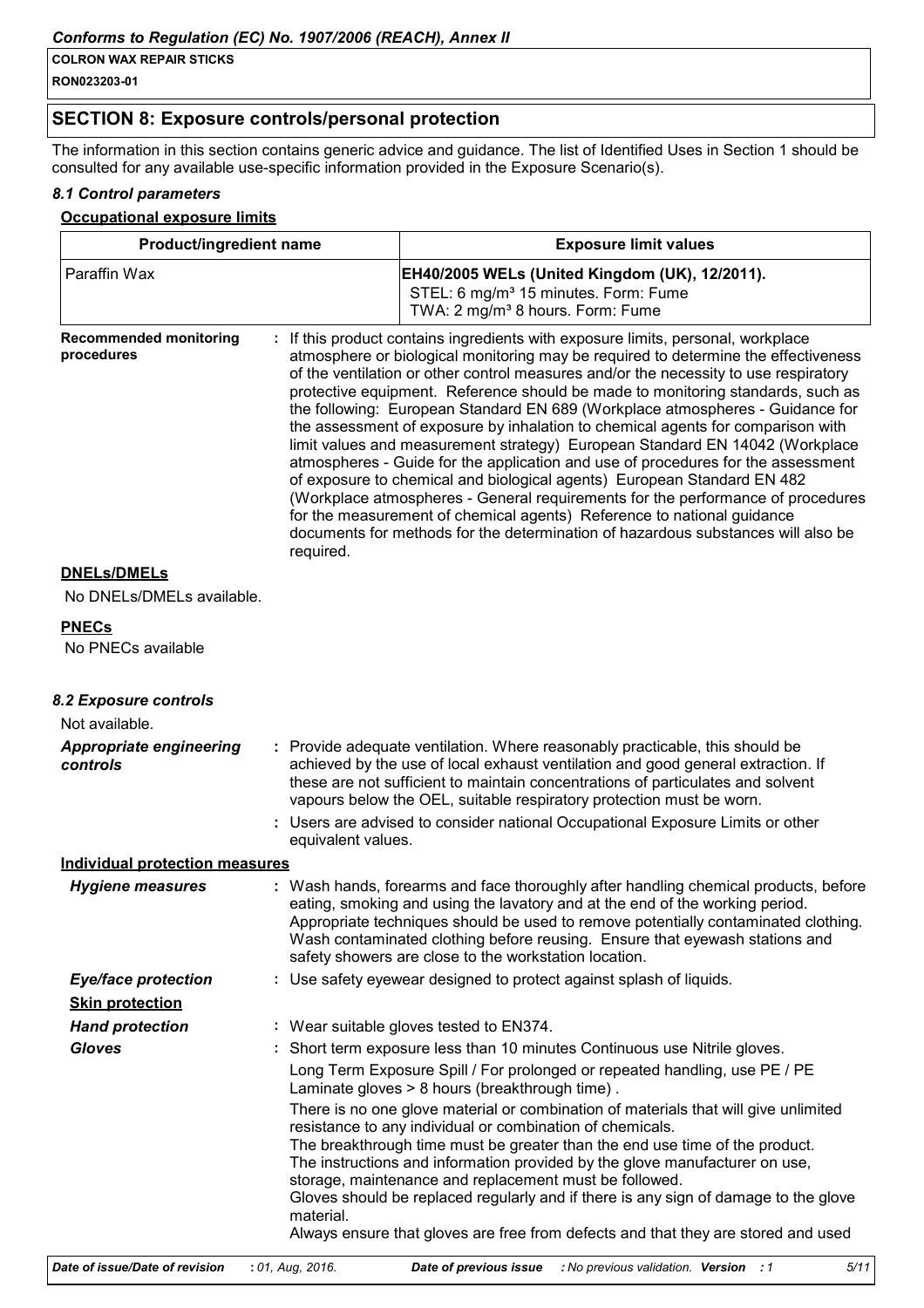RON023203-01

### **SECTION 8: Exposure controls/personal protection**

|                                           | correctly.                                                                                                                                                                                                                                                                                                                                           |
|-------------------------------------------|------------------------------------------------------------------------------------------------------------------------------------------------------------------------------------------------------------------------------------------------------------------------------------------------------------------------------------------------------|
|                                           | The performance or effectiveness of the glove may be reduced by physical/chemical<br>damage and poor maintenance.                                                                                                                                                                                                                                    |
|                                           | Barrier creams may help to protect the exposed areas of the skin but should not be<br>applied once exposure has occurred.                                                                                                                                                                                                                            |
|                                           | The user must check that the final choice of type of glove selected for handling this<br>product is the most appropriate and takes into account the particular conditions of<br>use, as included in the user's risk assessment.                                                                                                                      |
| <b>Body protection</b>                    | : Personnel should wear protective clothing.                                                                                                                                                                                                                                                                                                         |
|                                           | : Personal protective equipment for the body should be selected based on the task<br>being performed and the risks involved and should be approved by a specialist<br>before handling this product.                                                                                                                                                  |
| <b>Other skin protection</b>              | : Appropriate footwear and any additional skin protection measures should be<br>selected based on the task being performed and the risks involved and should be<br>approved by a specialist before handling this product.                                                                                                                            |
| <b>Respiratory protection</b>             | : Use a properly fitted, particulate filter respirator complying with an approved<br>standard if a risk assessment indicates this is necessary. Recommended: A2P2<br>(EN14387). Respirator selection must be based on known or anticipated exposure<br>levels, the hazards of the product and the safe working limits of the selected<br>respirator. |
| <b>Environmental exposure</b><br>controls | Do not allow to enter drains or watercourses.                                                                                                                                                                                                                                                                                                        |

Before use of this material please refer to the Exposure Scenario(s) if attached for the specific end use. control measures and additional PPE considerations. The information contained in this safety data sheet does not constitute the user's own assessment of workplace risks, as required by other health and safety legislation. The provisions of the national health and safety at work regulations apply to the use of this product at work.

### **SECTION 9: Physical and chemical properties**

| 9.1 Information on basic physical and chemical properties |                                     |
|-----------------------------------------------------------|-------------------------------------|
| <b>Appearance</b>                                         |                                     |
| <b>Physical state</b>                                     | $:$ Solid.                          |
| <b>Colour</b>                                             | Not available.                      |
| <b>Odour</b>                                              | : Paint                             |
| <b>Odour threshold</b>                                    | Not Available (Not Tested).         |
| pH                                                        | Not Available (Not Tested).         |
| <b>Melting point/freezing point</b>                       | : Not Available (Not Tested).       |
| Initial boiling point and<br>boiling range                | Not available.                      |
| <b>Flash point</b>                                        | : Closed cup: $>93.3^{\circ}$ C     |
| <b>Evaporation rate</b>                                   | Slower than Ether Phase             |
| <b>Flammability (solid, gas)</b>                          | Not Available (Not Tested).         |
| <b>Burning time</b>                                       | : Not Available (Not Tested).       |
| <b>Burning rate</b>                                       | : Not Available (Not Tested).       |
| <b>Upper/lower flammability or</b><br>explosive limits    | : Testing not technically possible. |
| Vapour pressure                                           | : Testing not technically possible. |
| Vapour density                                            | Testing not technically possible.   |
| <b>Relative density</b>                                   | : 0.923                             |
| Solubility(ies)                                           | : Not Available (Not Tested).       |
| <b>Solubility in water</b>                                | : Not Available (Not Tested).       |
| <b>Partition coefficient: n-octanol/:</b><br>water        | Not Available (Not Tested).         |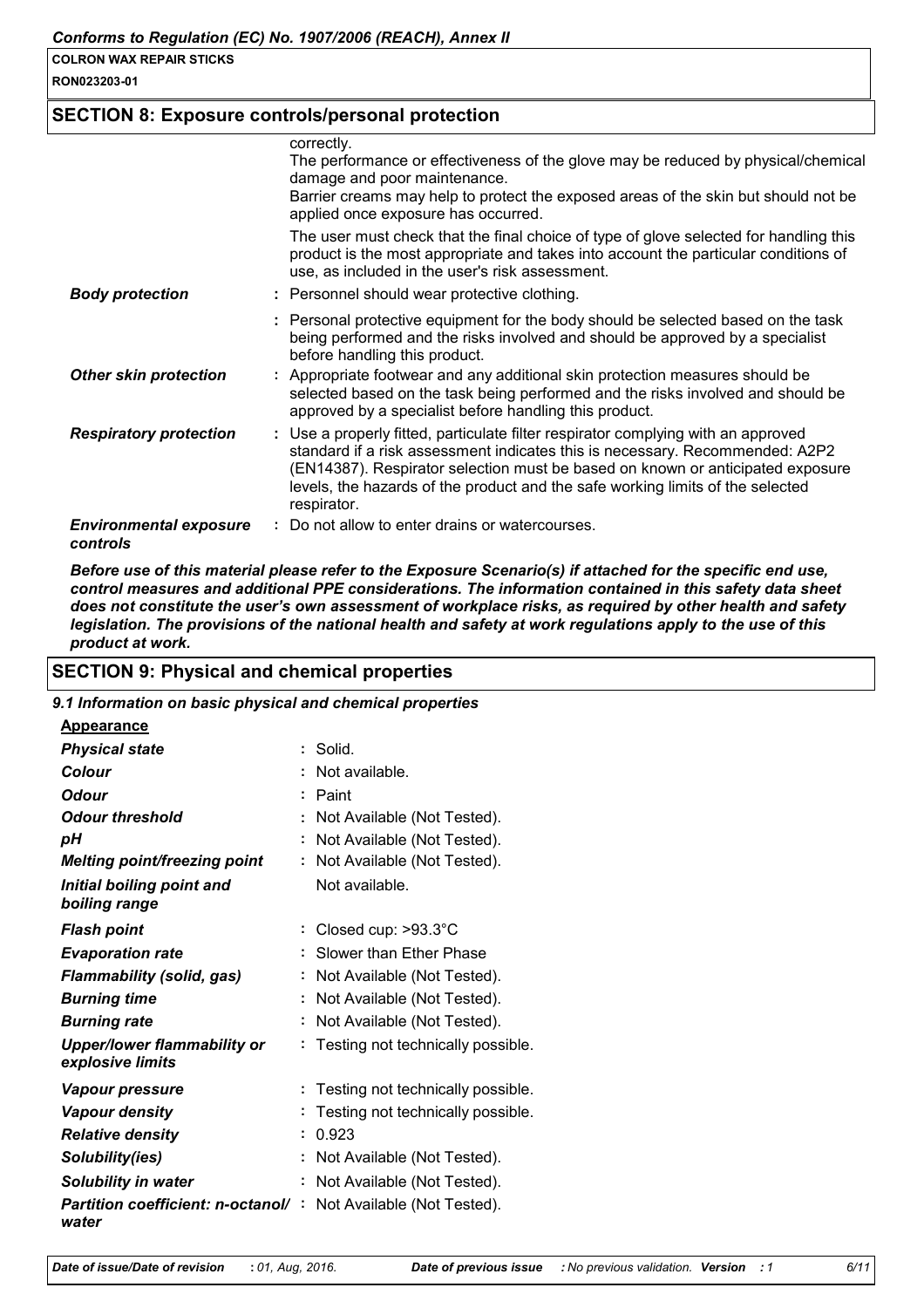| <b>SECTION 9: Physical and chemical properties</b> |                                                                                                                                     |  |  |  |  |
|----------------------------------------------------|-------------------------------------------------------------------------------------------------------------------------------------|--|--|--|--|
| <b>Auto-ignition temperature</b>                   | : Not Available (Not Tested).                                                                                                       |  |  |  |  |
| <b>Decomposition temperature</b>                   | : Not Available (Not Tested).                                                                                                       |  |  |  |  |
| <b>Viscosity</b>                                   | : Not Available (Not Tested).                                                                                                       |  |  |  |  |
| <b>Explosive properties</b>                        |                                                                                                                                     |  |  |  |  |
| <b>Oxidising properties</b>                        | : Under normal conditions of storage and use, hazardous reactions will not occur.                                                   |  |  |  |  |
| 9.2 Other information                              |                                                                                                                                     |  |  |  |  |
| <b>Heat of combustion</b>                          | $: 30.59$ kJ/g                                                                                                                      |  |  |  |  |
| <b>SECTION 10: Stability and reactivity</b>        |                                                                                                                                     |  |  |  |  |
| 10.1 Reactivity                                    | : No specific test data related to reactivity available for this product or its ingredients.                                        |  |  |  |  |
| <b>10.2 Chemical stability</b>                     | : Stable under recommended storage and handling conditions (see Section 7).                                                         |  |  |  |  |
| 10.3 Possibility of<br>hazardous reactions         | : Under normal conditions of storage and use, hazardous reactions will not occur.                                                   |  |  |  |  |
| 10.4 Conditions to avoid                           | : When exposed to high temperatures may produce hazardous decomposition<br>products.                                                |  |  |  |  |
| 10.5 Incompatible materials                        | : Keep away from the following materials to prevent strong exothermic reactions:<br>oxidising agents, strong alkalis, strong acids. |  |  |  |  |
| 10.6 Hazardous<br>decomposition products           | : Under normal conditions of storage and use, hazardous decomposition products<br>should not be produced.                           |  |  |  |  |
|                                                    | Defer to Continue 7, HANDLING, AND CTODAGE and Continue O. EVROCURE CONTROL CIRERCONIAL                                             |  |  |  |  |

Refer to Section 7: HANDLING AND STORAGE and Section 8: EXPOSURE CONTROLS/PERSONAL PROTECTION for additional handling information and protection of employees.

# **SECTION 11: Toxicological information**

11.1 Information on toxicological effects

Date of issue/Date of revision

There are no data available on the mixture itself. The mixture has been assessed following the conventional method of the CLP Regulation (EC) No 1272/2008 and is classified for toxicological properties accordingly. See Sections 2 and 3 for details.

Exposure to component solvent vapour concentrations in excess of the stated occupational exposure limit may result in adverse health effects such as mucous membrane and respiratory system irritation and adverse effects on the kidneys, liver and central nervous system. Symptoms and signs include headache, dizziness, fatigue, muscular weakness, drowsiness and, in extreme cases, loss of consciousness.

Solvents may cause some of the above effects by absorption through the skin. Repeated or prolonged contact with the mixture may cause removal of natural fat from the skin, resulting in non-allergic contact dermatitis and absorption through the skin.

If splashed in the eyes, the liquid may cause irritation and reversible damage.

This takes into account, where known, delayed and immediate effects and also chronic effects of components from short-term and long-term exposure by oral, inhalation and dermal routes of exposure and eye contact.

| <b>Acute toxicity</b>                                                            |                    |
|----------------------------------------------------------------------------------|--------------------|
| No data available                                                                |                    |
| <b>Acute toxicity estimates</b><br>No data available                             |                    |
| <b>Irritation/Corrosion</b><br><b>Conclusion/Summary</b><br><b>Sensitisation</b> | $:$ Not available. |

: 01, Aug, 2016.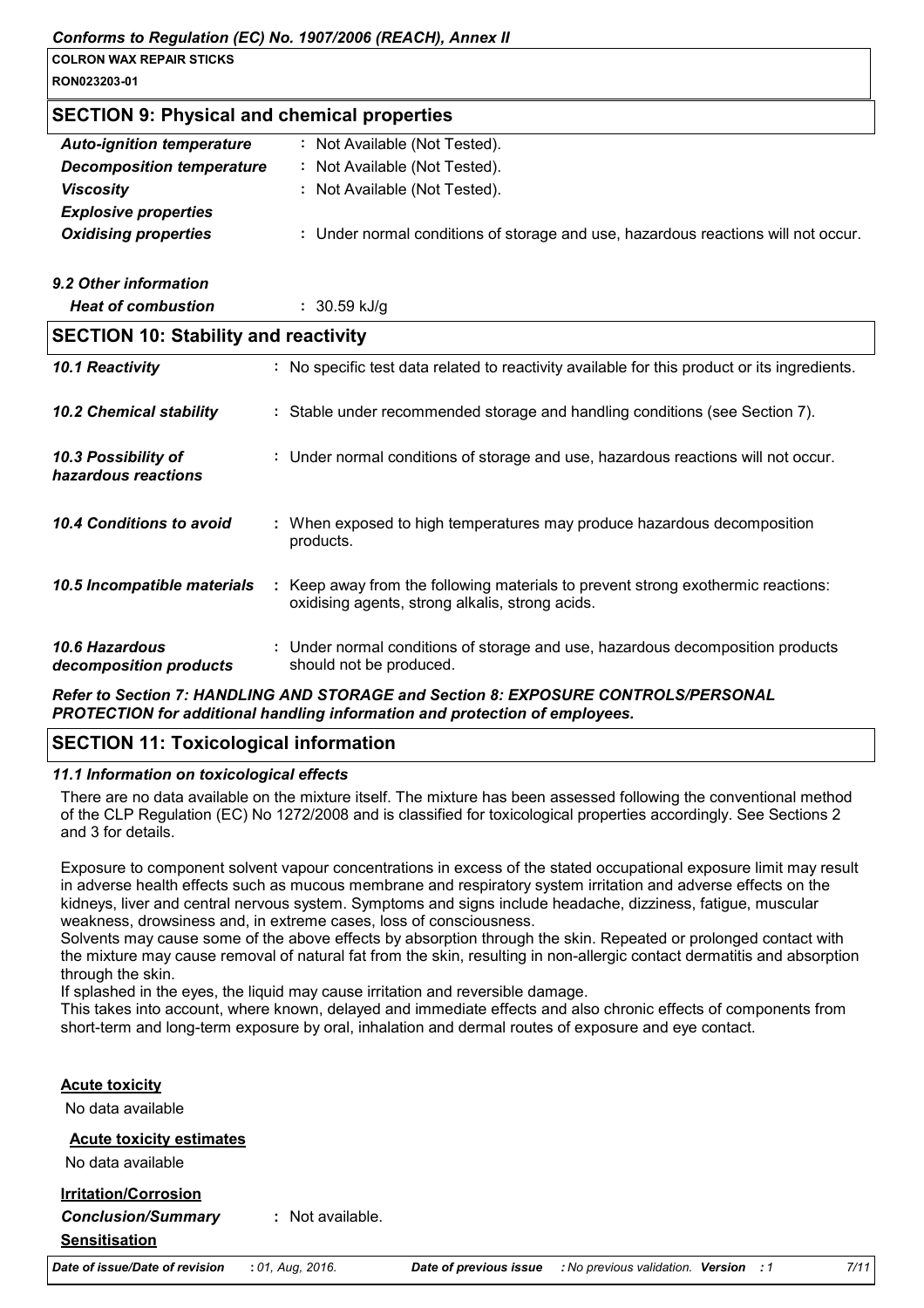# **SECTION 11: Toxicological information**

### **Conclusion/Summary**

### **Mutagenicity**

: Not available.

No data available

### Carcinogenicity

No data available

### **Reproductive toxicity**

No data available

### **Teratogenicity**

No data available

### Specific target organ toxicity (single exposure)

No data available

### Specific target organ toxicity (repeated exposure)

No data available

### **Aspiration hazard**

No data available

**Other information** : Not available.

### **SECTION 12: Ecological information**

### 12.1 Toxicity

There are no data available on the mixture itself. Do not allow to enter drains or watercourses.

Procedure used to derive the classification according to Regulation (EC) No. 1272/2008 [CLP/GHS]

### 12.2 Persistence and degradability

**Conclusion/Summary** : Not available.

### 12.3 Bioaccumulative potential

No data available

| 12.4 Mobility in soil                     |                  |
|-------------------------------------------|------------------|
| Soil/water partition<br>coefficient (Koc) | : Not available. |
| <b>Mobility</b>                           | : Not available. |

# 12.5 Results of PBT and vPvB assessment

- **PBT** : Not applicable.  $vPvB$ : Not applicable.
- 12.6 Other adverse effects : No known significant effects or critical hazards.
	- : Avoid dispersal of spilt material and runoff and contact with soil, waterways, drains and sewers.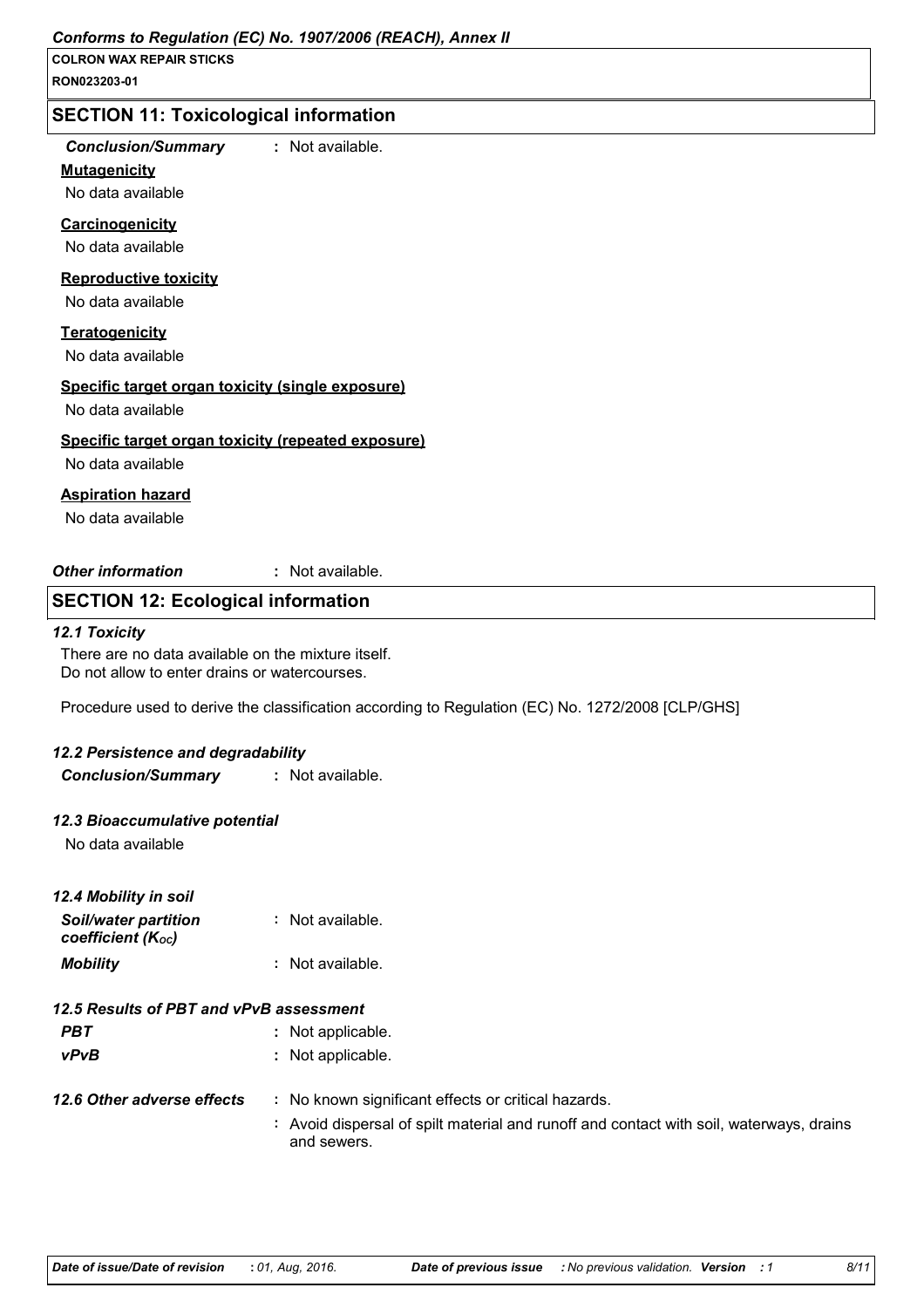# **SECTION 13: Disposal considerations**

| 13.1 Waste treatment methods      |                                                                                                                                                                                                                                                                                                                                                                                                                                                                                                                                                    |
|-----------------------------------|----------------------------------------------------------------------------------------------------------------------------------------------------------------------------------------------------------------------------------------------------------------------------------------------------------------------------------------------------------------------------------------------------------------------------------------------------------------------------------------------------------------------------------------------------|
| <b>Product</b>                    |                                                                                                                                                                                                                                                                                                                                                                                                                                                                                                                                                    |
| <b>Methods of disposal</b>        | The generation of waste should be avoided or minimised wherever possible.<br>Disposal of this product, solutions and any by-products should at all times comply<br>with the requirements of environmental protection and waste disposal legislation<br>and any regional local authority requirements. Dispose of surplus and non-<br>recyclable products via a licensed waste disposal contractor. Waste should not be<br>disposed of untreated to the sewer unless fully compliant with the requirements of<br>all authorities with jurisdiction. |
| <b>Hazardous waste</b>            | : No.                                                                                                                                                                                                                                                                                                                                                                                                                                                                                                                                              |
| European waste<br>catalogue (EWC) | : 080112<br>waste paint and varnish other than those mentioned in 08 01 11                                                                                                                                                                                                                                                                                                                                                                                                                                                                         |
| <b>Disposal considerations</b>    | Do not allow to enter drains or watercourses.<br>÷<br>Dispose of according to all federal, state and local applicable regulations.<br>If this product is mixed with other wastes, the original waste product code may no<br>longer apply and the appropriate code should be assigned.<br>For further information, contact your local waste authority.                                                                                                                                                                                              |
| Packaging                         |                                                                                                                                                                                                                                                                                                                                                                                                                                                                                                                                                    |
| <b>Methods of disposal</b>        | : The generation of waste should be avoided or minimised wherever possible. Waste<br>packaging should be recycled. Incineration or landfill should only be considered<br>when recycling is not feasible.                                                                                                                                                                                                                                                                                                                                           |
| <b>Disposal considerations</b>    | Using information provided in this safety data sheet, advice should be obtained from<br>÷.<br>the relevant waste authority on the classification of empty containers. Empty<br>containers must be scrapped or reconditioned. Dispose of containers contaminated<br>by the product in accordance with local or national legal provisions.                                                                                                                                                                                                           |
| European waste<br>catalogue (EWC) | Recycling possible. Ensure packaging is completely empty before recycling.<br>Dispose of uncured residues in the same way as the product itself. Plastic articles<br>15 01 02 - metallic packaging 15 01 04 - mixed packaging 15 01 06.                                                                                                                                                                                                                                                                                                            |
| <b>Special precautions</b>        | This material and its container must be disposed of in a safe way. Empty containers<br>or liners may retain some product residues. Avoid dispersal of spilt material and<br>runoff and contact with soil, waterways, drains and sewers.                                                                                                                                                                                                                                                                                                            |

# **SECTION 14: Transport information**

|                                                        | <b>ADR/RID</b>           | <b>IMDG</b>              | <b>IATA</b>    |
|--------------------------------------------------------|--------------------------|--------------------------|----------------|
| 14.1 UN number                                         | Not regulated.           | Not regulated.           | Not available. |
| 14.2 UN proper<br>shipping name                        | $\overline{\phantom{a}}$ | $\overline{\phantom{0}}$ | Not available. |
| 14.3 Transport<br><b>Hazard Class(es)/</b><br>Label(s) | $\overline{\phantom{a}}$ | $\overline{\phantom{a}}$ | Not available. |
| 14.4 Packing<br>group                                  | $\overline{\phantom{0}}$ | $\overline{\phantom{0}}$ |                |
| 14.5<br><b>Environmental</b><br>hazards                | No.                      | No.                      | No.            |
| <b>Additional</b><br>information                       | $\overline{\phantom{a}}$ | $\overline{\phantom{a}}$ |                |

user

14.6 Special precautions for : Transport within user's premises: always transport in closed containers that are upright and secure. Ensure that persons transporting the product know what to do in the event of an accident or spillage.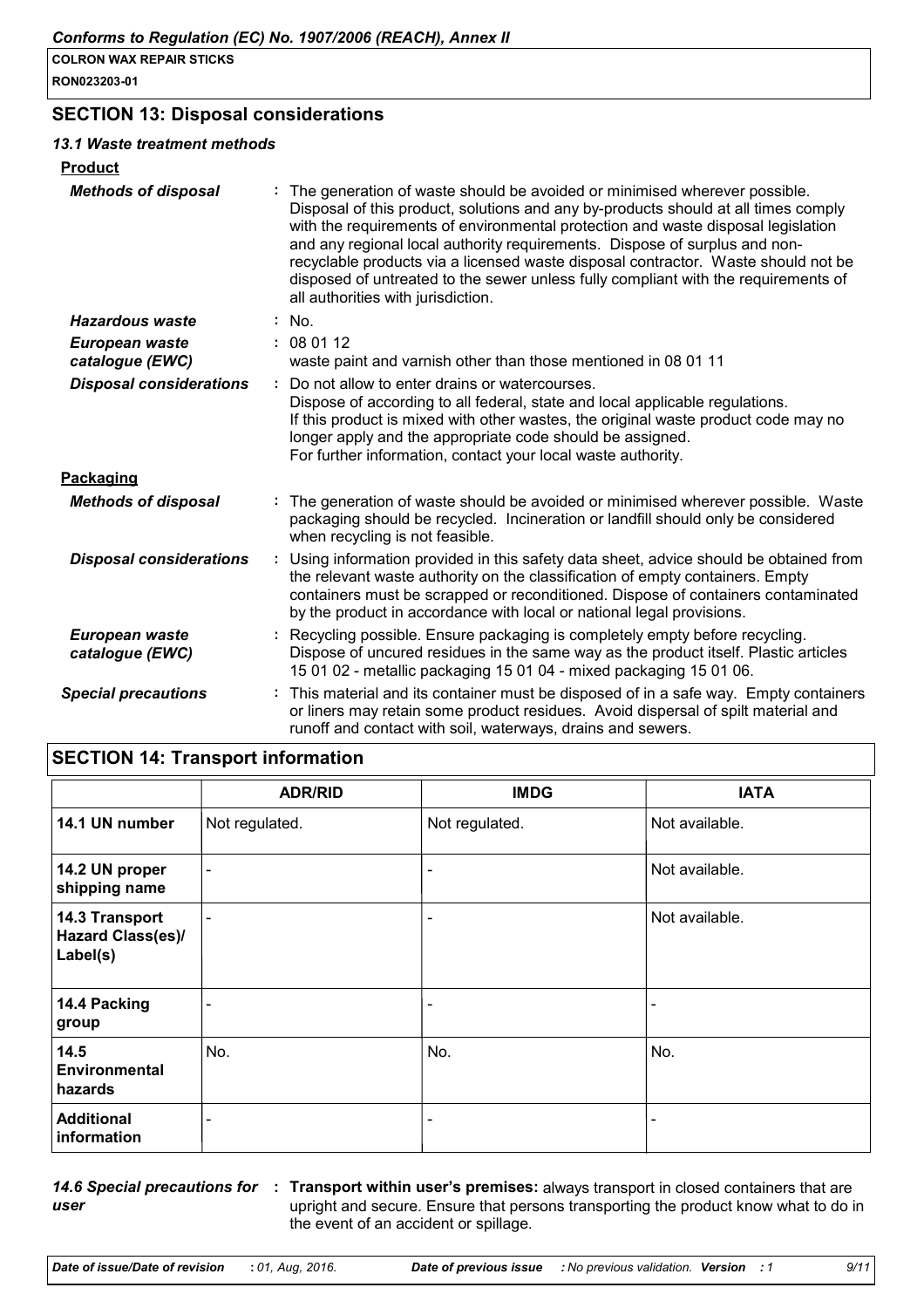RON023203-01

### **SECTION 14: Transport information**

14.7 Transport in bulk : Not applicable. according to Annex II of **Marpol and the IBC Code** 

Multi-modal shipping descriptions are provided for informational purposes and do not consider container sizes. The presence of a shipping description for a particular mode of transport (sea, air, etc.), does not indicate that the product is packaged suitably for that mode of transport. All packaging must be reviewed for suitability prior to shipment, and compliance with the applicable regulations is the sole responsibility of the person offering the product for transport. People loading and unloading dangerous goods must be trained on all of the risks deriving from the substances and on all actions in case of emergency situations.

# **SECTION 15: Regulatory information**

15.1 Safety, health and environmental regulations/legislation specific for the substance or mixture

EU Regulation (EC) No. 1907/2006 (REACH)

### Annex XIV - List of substances subject to authorisation

### **Annex XIV**

None of the components are listed.

**Substances of very high concern** 

None of the components are listed.

**Annex XVII - Restrictions** : Not applicable.

on the manufacture. placing on the market

and use of certain

dangerous substances,

mixtures and articles **Other EU regulations** 

**Priority List Chemicals** : Not determined (793/93/EEC)

**Seveso Directive** 

This product is not controlled under the Seveso Directive.

assessment

# **SECTION 16: Other information**

| <b>Revision comments</b> | : Not available. |
|--------------------------|------------------|
|                          |                  |

|  | $\nabla$ Indicates information that has changed from previously issued version. |  |  |  |  |
|--|---------------------------------------------------------------------------------|--|--|--|--|
|--|---------------------------------------------------------------------------------|--|--|--|--|

| <b>Abbreviations and</b><br>acronyms              | $:$ ATE = Acute Toxicity Estimate<br>CLP = Classification, Labelling and Packaging Regulation [Regulation (EC) No.<br>1272/2008]<br>DMEL = Derived Minimal Effect Level<br>DNEL = Derived No Effect Level<br>EUH statement = CLP-specific Hazard statement<br>PBT = Persistent, Bioaccumulative and Toxic<br><b>PNEC = Predicted No Effect Concentration</b><br><b>RRN = REACH Registration Number</b><br>vPvB = Very Persistent and Very Bioaccumulative                            |
|---------------------------------------------------|--------------------------------------------------------------------------------------------------------------------------------------------------------------------------------------------------------------------------------------------------------------------------------------------------------------------------------------------------------------------------------------------------------------------------------------------------------------------------------------|
| Key literature references<br>and sources for data | : Regulation (EC) No. 1272/2008 [CLP]<br>ADR = The European Agreement concerning the International Carriage of<br>Dangerous Goods by Road<br>DPD = Dangerous Preparations Directive [1999/45/EC]<br>DSD = Dangerous Substances Directive [67/548/EEC]<br>IATA = International Air Transport Association<br><b>IMDG = International Maritime Dangerous Goods</b><br>Conforms to Regulation (EC) No. 1907/2006 (REACH), Annex II, as amended by<br>Commission Regulation (EU) 2015/830 |